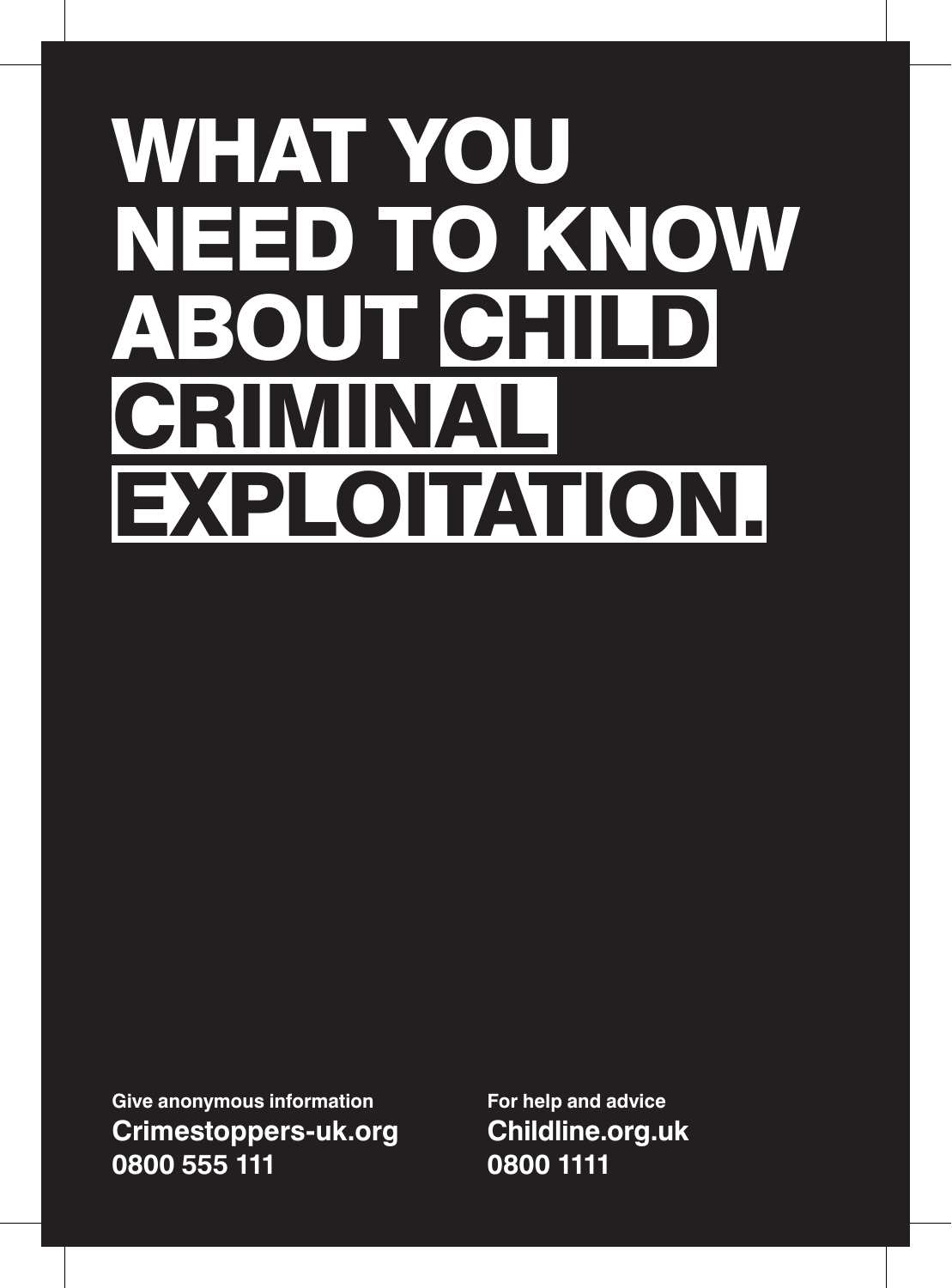## **This leaflet can help you stay safe**

**Throughout, you'll see different names for 'child criminal exploitation' and this is deliberate to help you remember that it doesn't matter what it's called, it amounts to the same thing. Child criminal exploitation = County Lines = child abuse.**

**Merseyside's Violence Reduction Partnership has produced this guide to help you understand and identify the signs of County Lines, so you can be better prepared to keep yourself safe and maybe even keep your mates safe, too.** 

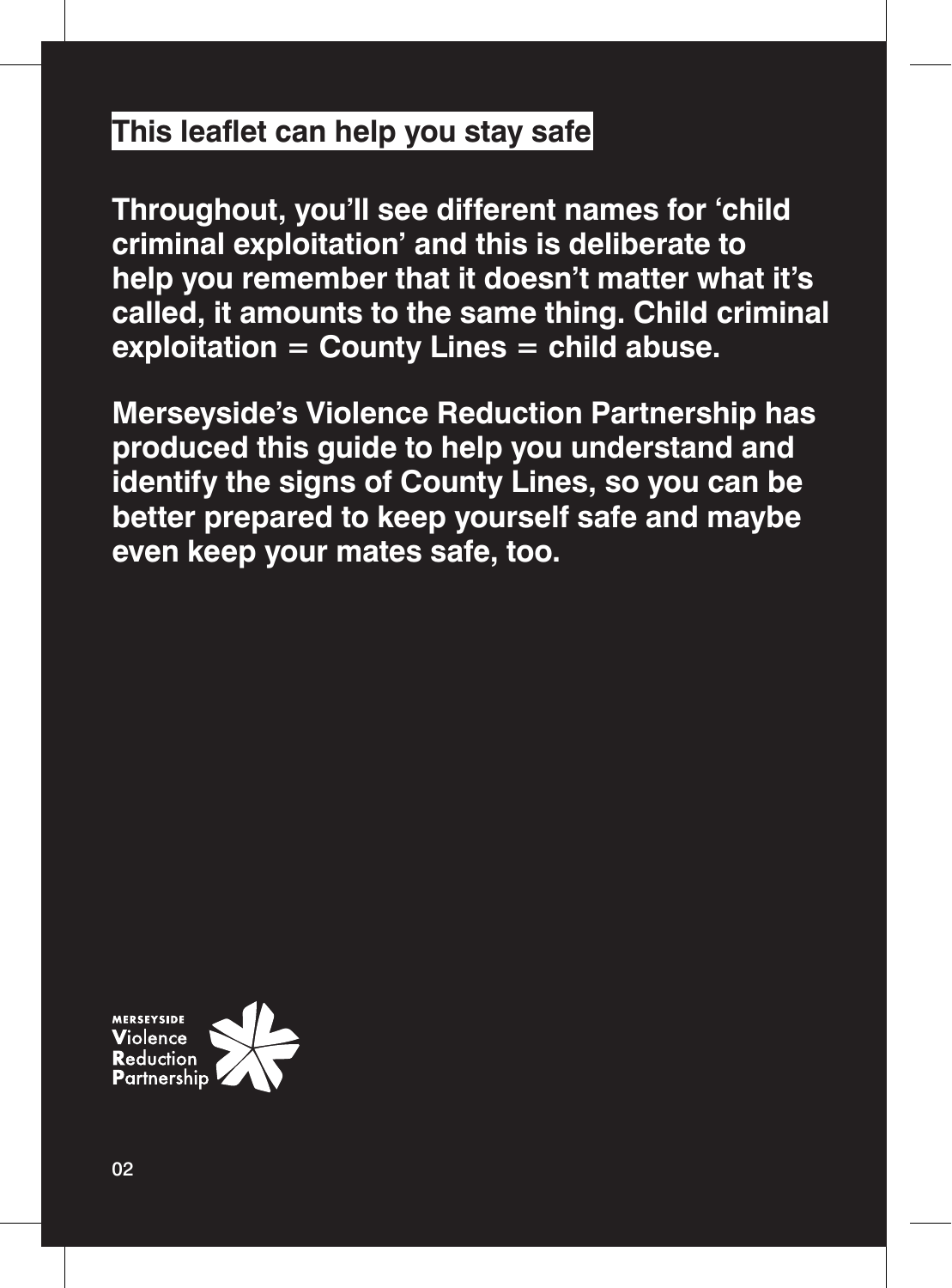## **What does child criminal exploitation look like?**

**Child criminal exploitation is when someone you feel you can trust encourages you, or forces you, to do things which causes you harm. This can include committing a crime for their benefit.** 

**Criminal exploitation can happen to boys and girls, teenagers and also to children under 10 years old.**

**The list below includes some – but not all – of the things you could be encouraged, or forced to do.**

- **• Sell drugs.**
- **• Carry drugs or money or store them somewhere.**
- **• Carry a knife or gun, or other weapons – or store them somewhere.**
- **• Look after weed that is being grown in a house or other property.**
- **• Have sex with someone or engage in sexual activity.**
- **• Commit theft, robbery or burglary.**
- **• Work in unsafe places, like a cannabis (weed) farm or a vulnerable person's home (selling drugs).**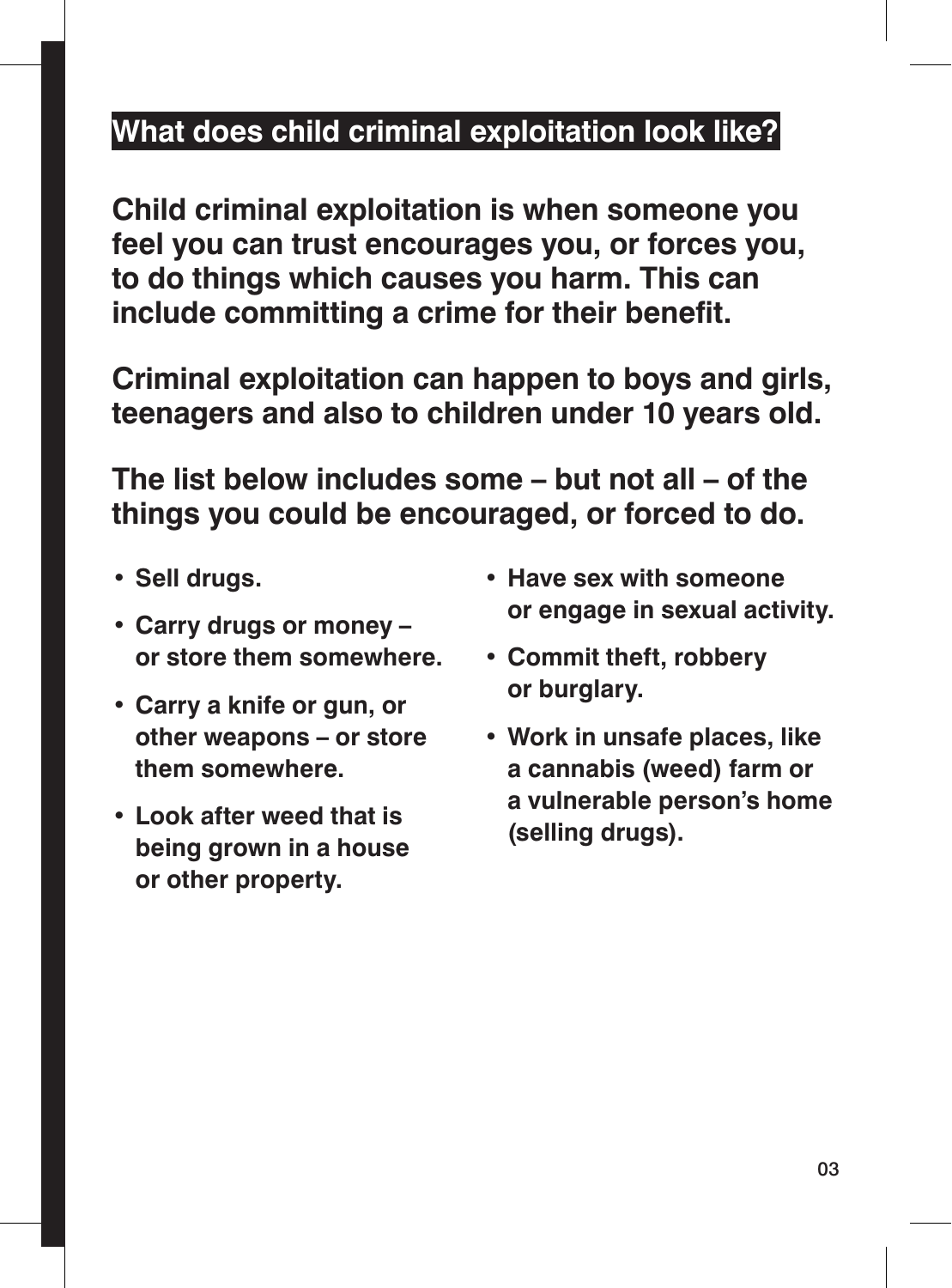## **What might happen when people exploit you?**

**Criminal exploitation can also happen online or anywhere that children and young people go or hang out. Criminals may:**

- **• 'Groom' you by tricking you into believing they are your friend. Grooming can take place over a very long period of time.**
- **• Gain your trust, respect and loyalty.**
- **• Convince you that they are your boyfriend/girlfriend.**
- **• Give you gifts.**
- **• Give you money, clothes, food, alcohol, weed or other illegal drugs.**
- **• Offer to protect you from others.**
- **• Offer you a place to stay.**
- **• Make you feel you are wanted and belong in their group or gang.**
- **• Encourage or force you do things that are unsafe and can harm you.**
- **• Threaten to harm you or your family if you do not commit a crime for them.**
- **• Encourage or force you to sell or carry drugs or money for them.**
- **• Force you to work for them to pay off the debt if you are holding drugs and they are stolen from you (often they steal it themselves to force you into debt).**
- **• Encourage or force you to carry a knife or gun for them.**
- **• Encourage or force you to steal or assault someone for them.**
- **• Make you feel you owe them for the gifts or the protection they have given to you.**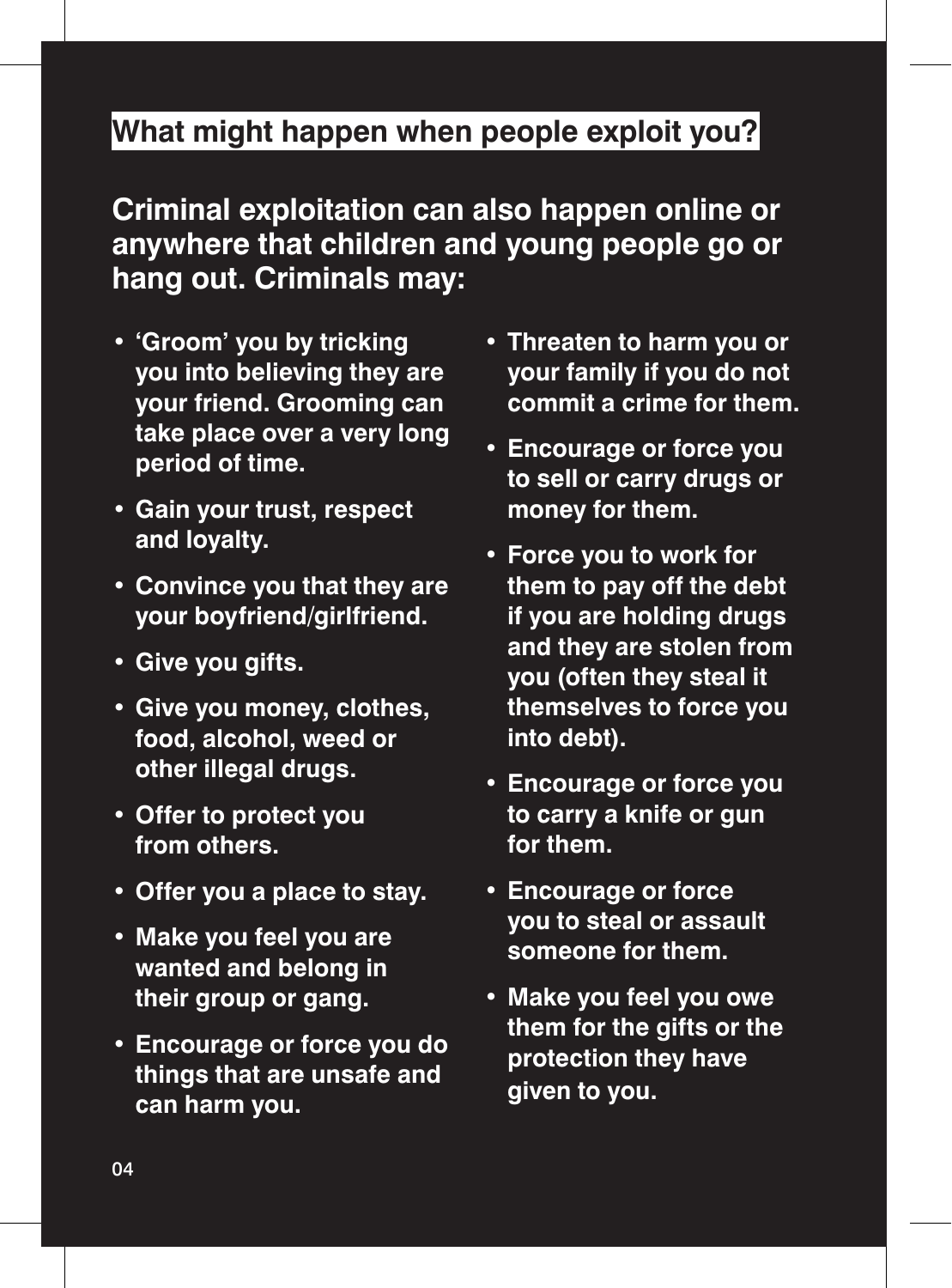## **What is 'County Lines'?**

**'County Lines' refers to the phone lines that drug dealers use to sell drugs right around the country, not just in Merseyside. Young people can be exploited into selling drugs near where they live, but they may also be forced to sell drugs in towns and places outside of the area, even hundreds of miles away.** 

**This is also called trafficking. When this happens, they may go missing from school or home, and drug gangs will not allow them to return home for many days or weeks. There are loads of different names for 'County Lines' including…**

**• Gone or going cuntch**

**Other names include:**

- **• Going country**
- **• Grafting**
- **• Out there**
- **• Out of town (O.T.)**
- **• Trapping**
- **• 'Trap houses' or 'Bandos' refers to the places that young people are sent to, away from their home in order to sell drugs.**
- **• 'Gaff' can describe a house where there is a party and where drug use is taking place.**
- **• 'Burner' or a 'Deal line' or a 'trap' or 'Graft phone' refers to the phone that's used to sell drugs.**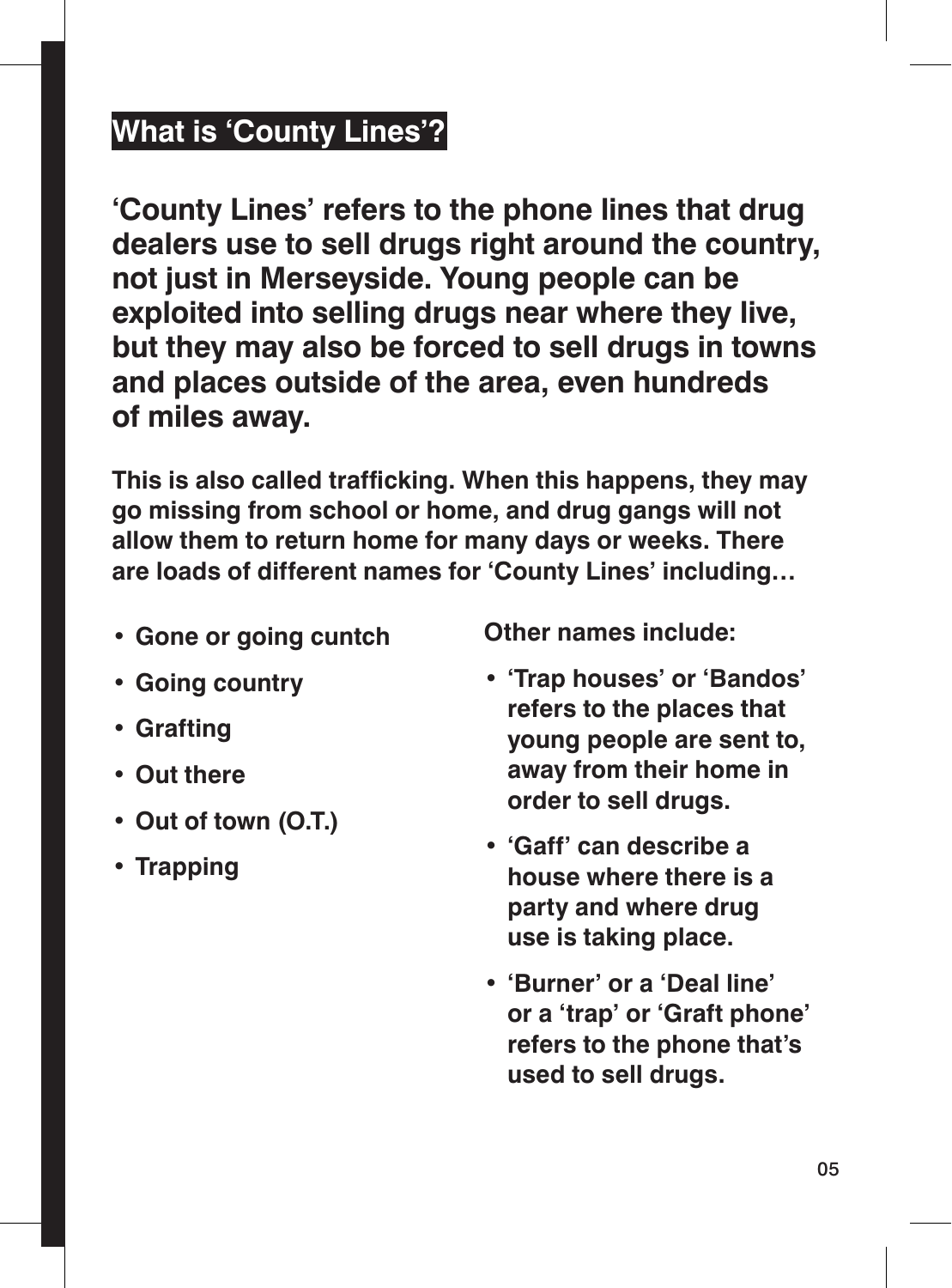## **What is grooming?**

**Grooming is when someone pretends to be a friend or someone to trust so they can trick or pressure you into something.** 

**It can be difficult to spot because it usually happens gradually over time, and the person will probably appear kind and caring at first.**

**It's important to remember that if you are being or have been groomed, it is not your fault.**

## **Where does grooming take place?**

**Grooming can happen face-to-face or online, or anywhere that children and young people spend time. It happens in all the usual places like parties, parks, on the street, shopping centres, bus stops, local shops, train or coach stations, taxi ranks, amusement arcades, school, sports centres.**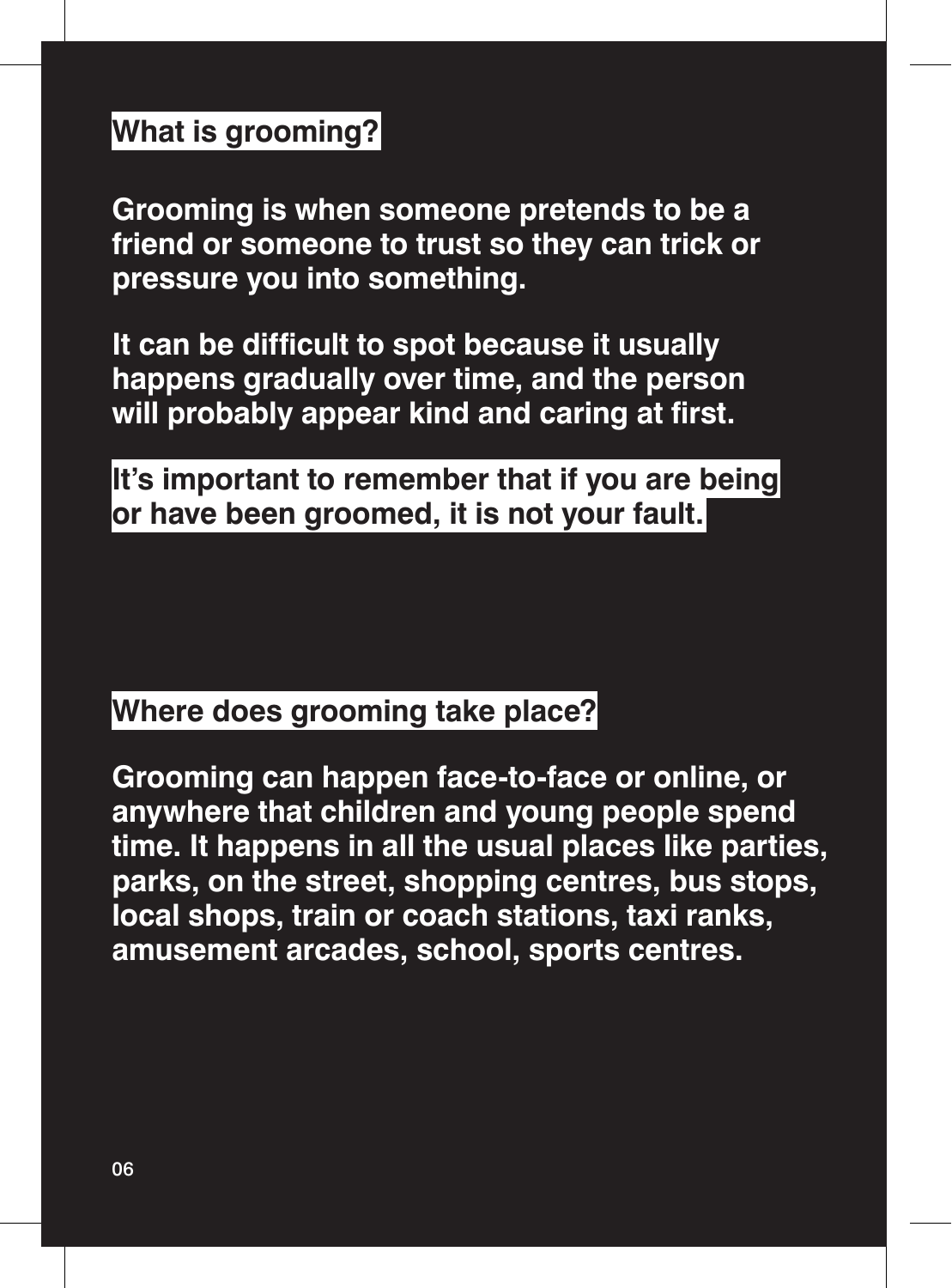## **What are the signs of grooming?**

- **• They may try to trick or pressurise you by giving you gifts or suggesting you pay back later.**
- **• They may give you money, clothes, food, alcohol, cannabis or other illegal drugs.**
- **• They may trick or pressurise you by making you feel special, loved or protected.**
- **• Your relationship will start to show signs that it is changing as they become more controlling.**
- **• They may ask you to prove you are loyal by asking you to do favours for them.**
- **• They may tell you that you owe them money and need to do things to pay them back.**
- **• They may threaten you or someone in your family.**
- **• Once they have control over you they may encourage you, or force you, to do things that are unsafe or illegal or may harm you.**
- **• You may be encouraged or forced to commit a crime.**
- **• They may ask or tell you to sell drugs or carry money for them.**
- **• They may ask or tell you to carry a knife or gun for them.**
- **• You may be encouraged or forced into sexual activity. They may ask or tell you to have sex with others. You may feel you have to do this. This is sexual exploitation.**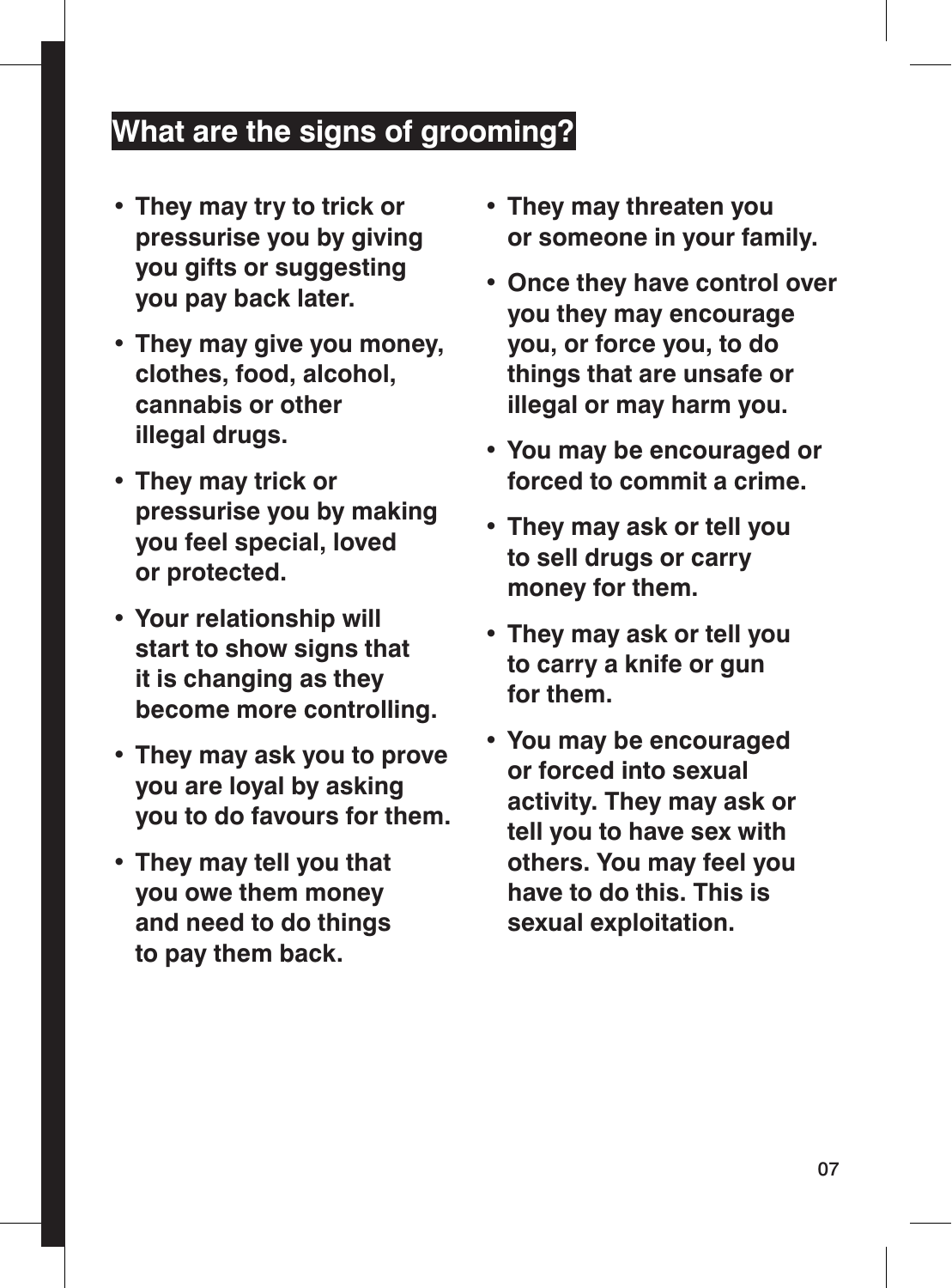## **The stages of grooming**

## **01. Targeting stage**

**This is when an exploiter targets a young person who is vulnerable, reducing their chances of getting caught. Exploiters pick their targets based on things like your age, strength or situation.**

#### **At this stage, an exploiter might be…**

- **• Observing a young person.**
- **• Finding out a young person's vulnerabilities, needs and wants.**
- **• Selecting a young person as a target.**
- **• Glamourising their lifestyle.**
- **• Gaining and developing a young person's trust.**
- **• Sharing information with other members of their gang.**
- **• Recruiting a young person to their gang or friendship group.**
- **• Marking a young person out as someone to watch.**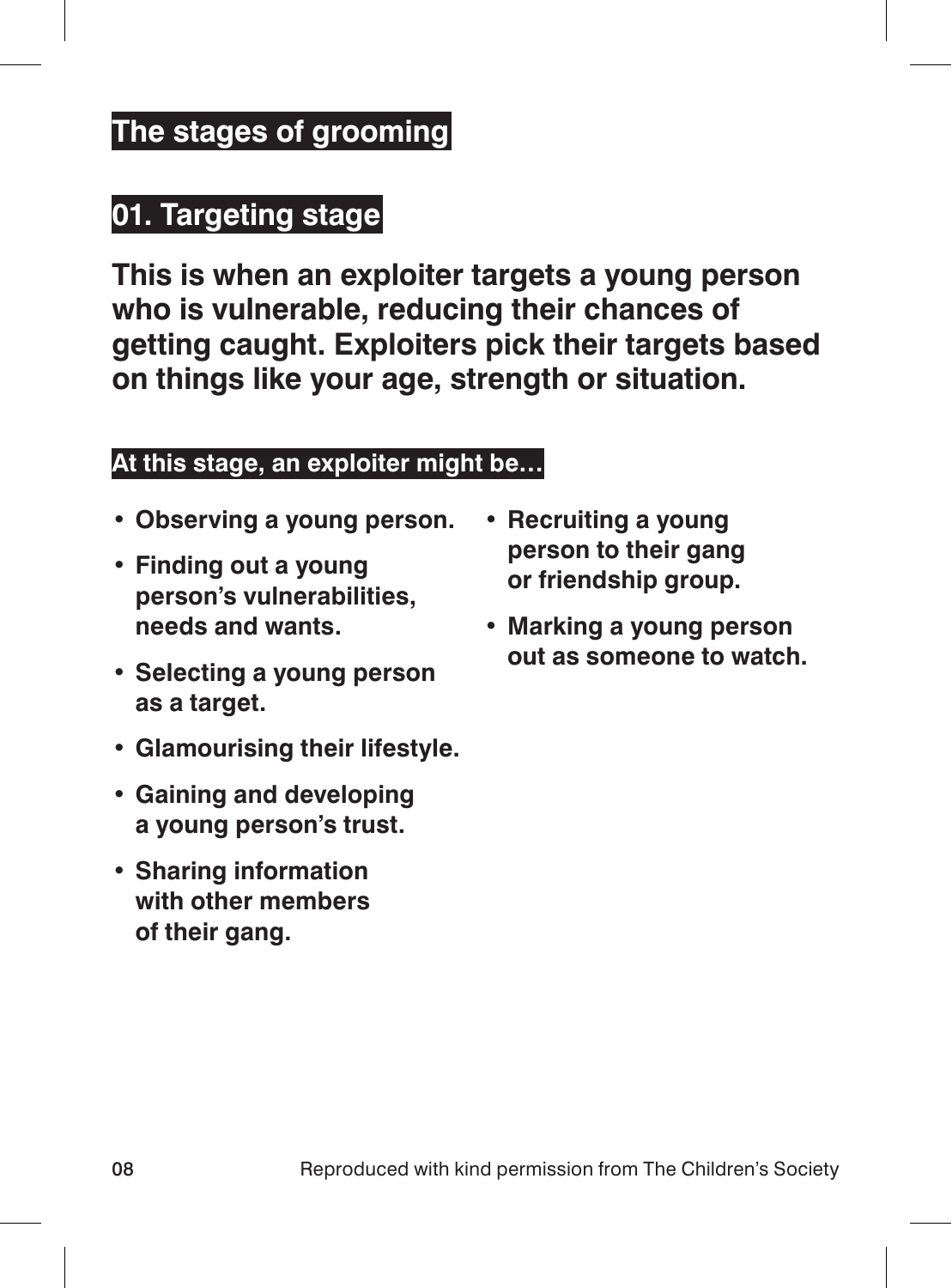## **02. Experience stage**

**This stage is where an exploiter might try to get a young person used to their lifestyle, or train them up in what they're doing.** 

#### **At this stage, an exploiter might...**

- **• Make a young person feel wanted.**
- **• Give them gifts and rewards.**
- **• Include them in their activities.**
- **• Test out a young person's loyalty.**
- **• Listen to a young person and remember what they say.**
- **• Offer a young person protection.**
- **• Relate to a young person and offer them advice.**
- **• Give them a sense of belonging.**
- **• Praise a young person.**
- **• Give them a weapon.**
- **• Introduce a young person to more established members of their gang.**
- **• Ask to see and test a young person's skills.**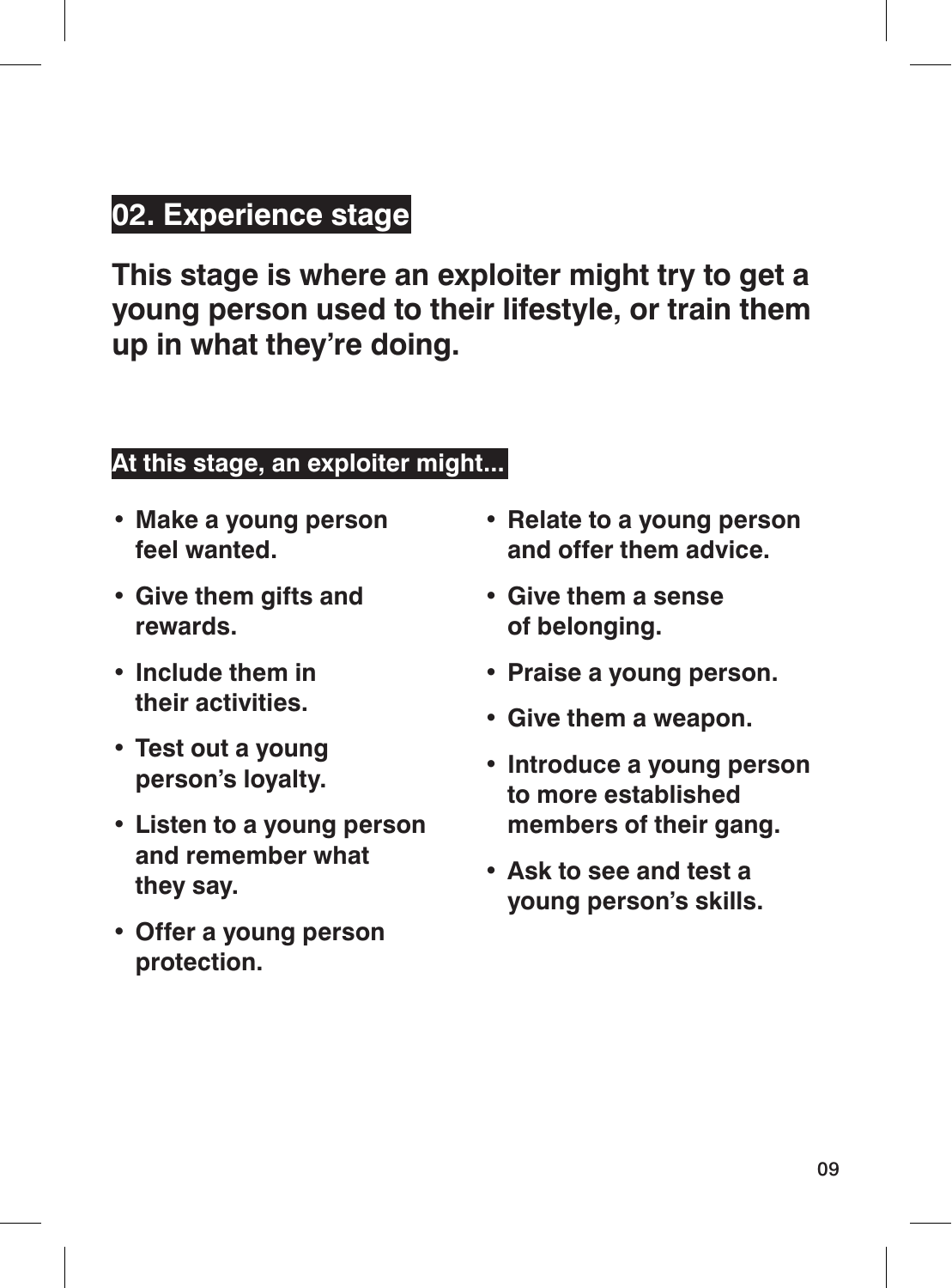## **The stages of grooming**

## **03. Hooked stage**

**This is the stage where an exploiter will make a young person feel like they're a member of their gang, even though they're just exploiting them.**

#### **Signs a young person is in the hooked stage can include…**

- **• Having an identity in the group and being given a bigger role in the group (e.g. people running for them) or having more money.**
- **• Engaging in thrill seeking behaviour or committing low level crimes.**
- **• Feeling more powerful (although this may not be the reality).**
- **• Feeling they've made progression within the group (although this may not be the reality).**
- **• Having a dependency created by their exploiter.**
- **• Others may know their name, helping them feel more powerful (but this can result in rivalry)**
- **• Being exposed to possible consequences to their actions.**
- **• Being given access to information.**
- **• Engaging in activities such as drugs, alcohol and sexual behaviour.**
- **• Being asked for favours, to keep secrets or to recruit others to the gang.**
- **• Becoming involved with trap houses.**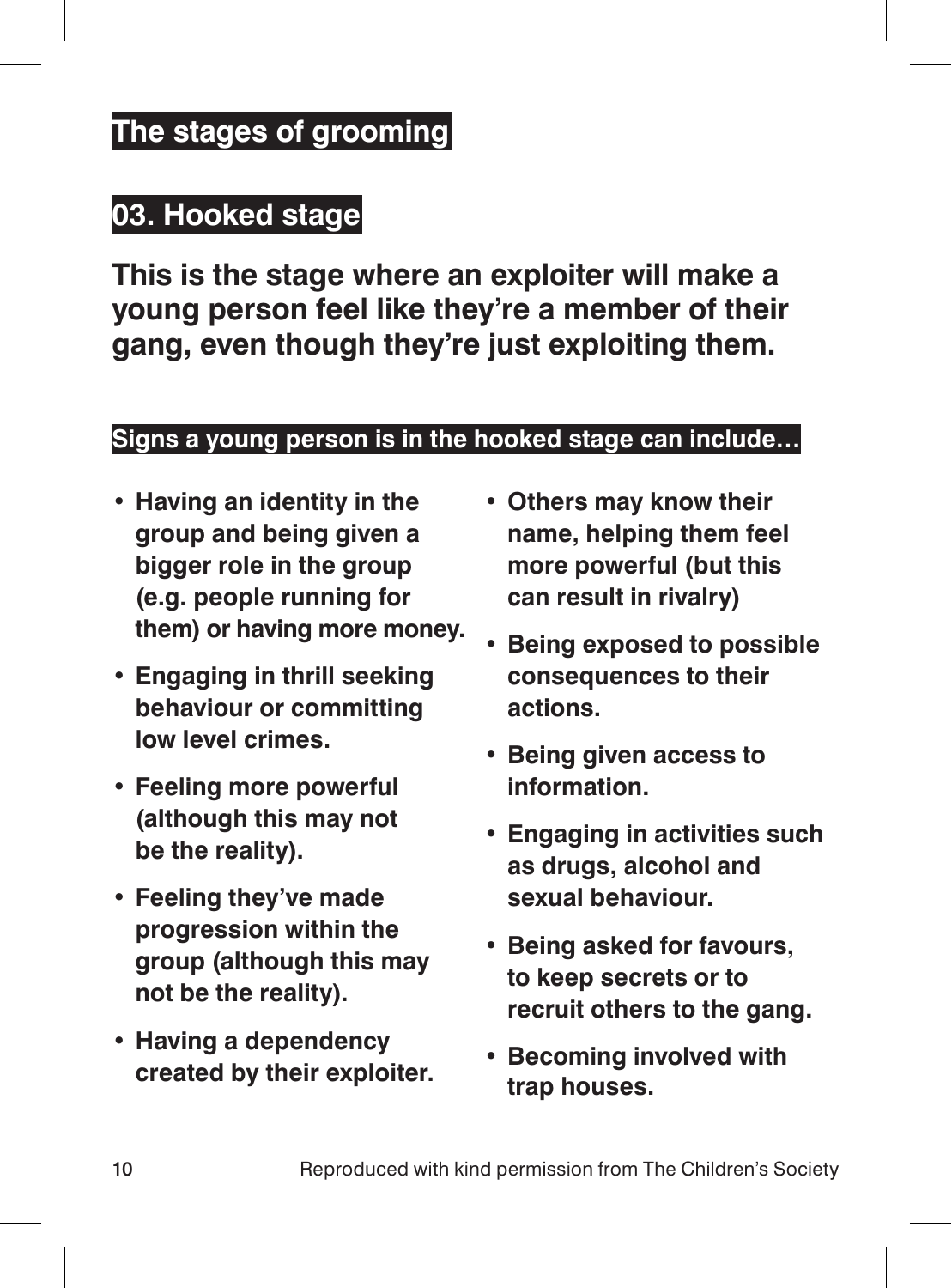## **04. Trapped stage**

**Now a young person feels dependent on the group, their relationship with their exploiter may start to become unpleasant, as their exploiter's true intents or character is revealed.**

#### **At this stage a young person may experience…**

- **• Threatening behaviour.**
- **• Attempts to reinforce their dependency or make them indebted to their exploiter.**
- **• Blackmail includes 'fake' mugging organised to create a debt.**
- **• Physical violence and sexual assaults including strip searches, drugs being inserted for running (plugging).**
- **• People playing on their guilt, shame and fear and attempting to isolate them from their family, friends and society.**
- **• People forcing them to abuse others, assault or even shoot people.**
- **• People humiliating them, either sexually or by exposing their mistakes to others.**
- **• Being made to feel trapped. Involvement in Class A drugs (cooking or running).**
- **• Running a trap house.**
- **• Drug addiction (encouraged by others) or dependency on their exploiter (resulting in them having less money).**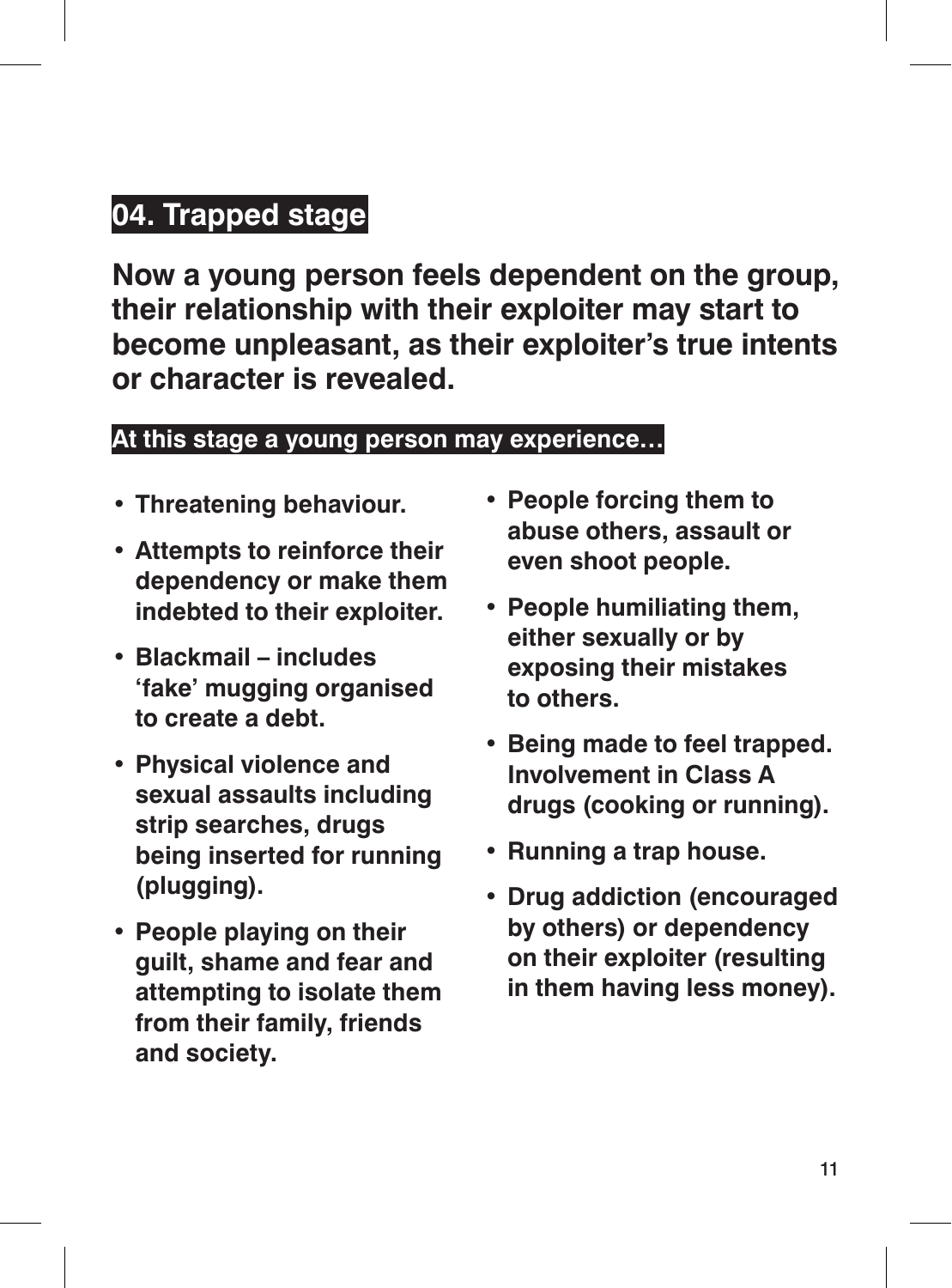## **Child sexual exploitation**

**Child sexual exploitation is when someone you feel you can trust encourages or persuades you, or forces you, into sexual activity for their benefit. It might be in exchange for presents, money, alcohol or emotional attention.** 

**Sexual exploitation can happen to boys and girls, teenagers and also to children under 10 years old.** 

**It can happen face-to-face, online or anywhere that children and young people spend time.** 

**Like child criminal exploitation, young people who are exploited for sex go through a period of time when they are 'groomed'.**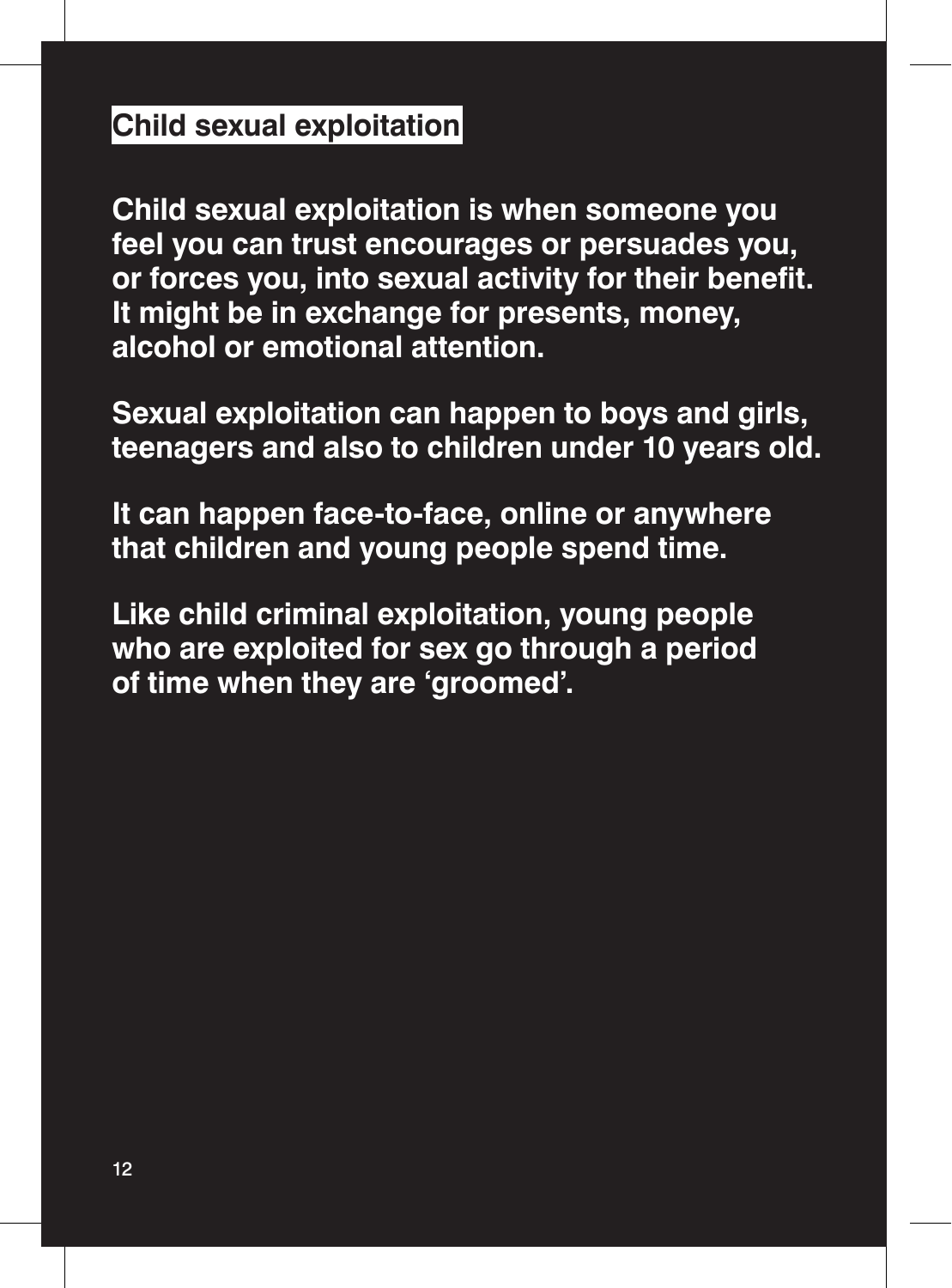## **What are the signs of child sexual exploitation?**

**The signs for child sexual exploitation are a lot like the signs for grooming (on page 07). When young people are being sexually exploited, the exploiter might be…**

- **• Tricking you into believing they are your friend, boyfriend or girlfriend.**
- **• Pretending to look after you and appear kind or loving.**
- **• Telling you that they love you.**
- **• Gaining your trust, respect and loyalty.**
- **• Giving you gifts, money, clothes, food, alcohol, weed or other illegal drugs.**
- **• Offering to protect you from others.**
- **• Encouraging you, or forcing you, to do things that are unsafe and can harm you.**
- **• Encouraging you, or forcing you, to send a nude selfie.**
- **• Encouraging you, or forcing you, to participate in sexual activity with them or other people.**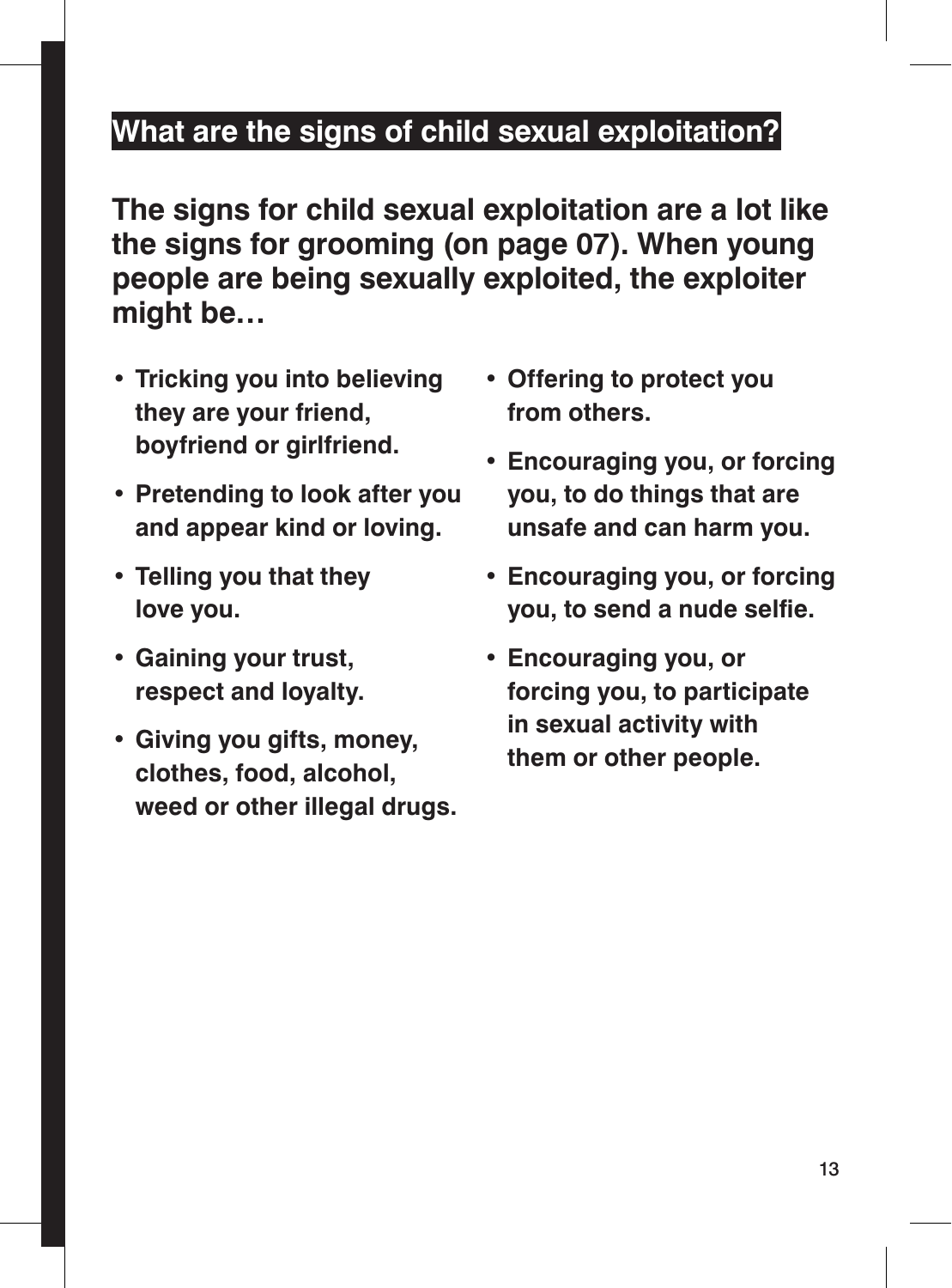## **Do exploited people act in a certain way?**

**You can spot exploitation in friends (or yourself) in a number of ways. Sometimes you may just get a 'feeling' that something isn't quite right, but sometimes there are really obvious signs. The following examples might suggest that someone is being exploited…**

- **• Becoming more secretive.**
- **• Frequently missing from school or home.**
- **• Being found out of the area.**
- **• Returning home late.**
- **• Late to school.**
- **• Changes in friendship groups.**
- **• Mixing with older men or women.**
- **• Talking about people giving free food, alcohol and cigarettes.**
- **• Having more than one mobile phone or many SIM cards.**
- **• Unexplained amounts of money, mobile phones and credit, clothing, jewellery, new haircuts or other items and gifts.**
- **• Receiving excessive calls or messages from unknown adults or friends.**
- **• Getting picked up or dropped off in cars by unknown people.**
- **• Having a new bike, train/bus ticket.**
- **• Talking about going to new places.**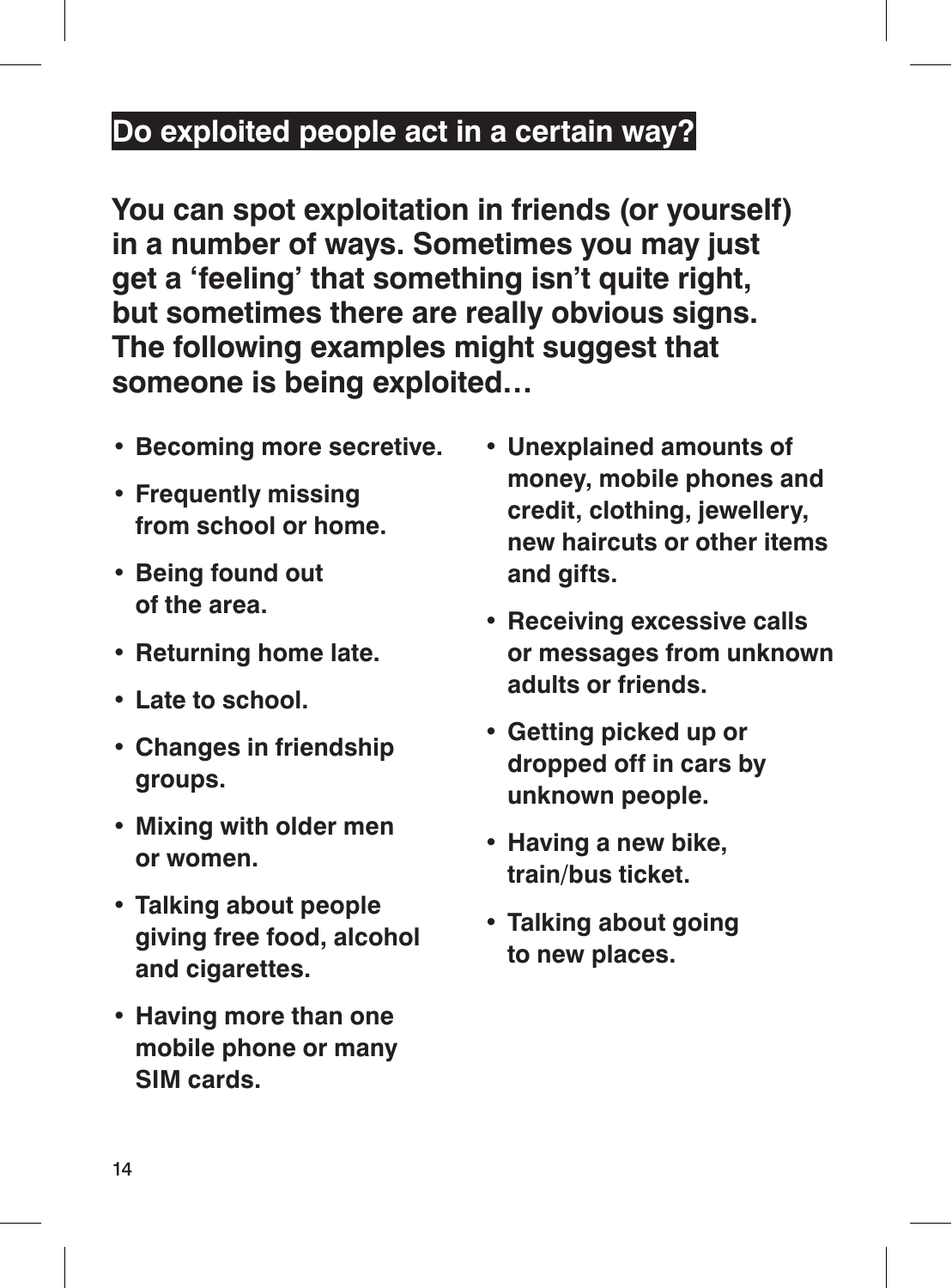- **• Talking about being taken to parties, people's houses, unknown areas, hotels, nightclubs, takeaways.**
- **• Having hotel keys/cards or keys to unknown premises.**
- **• Using new street language or responding to a new street name.**
- **• Becoming a gang member or spending time with gang members.**
- **• Carrying a knife, gun or other weapon – or storing them.**
- **• Being scared of others.**
- **• Arrested for criminal activity.**
- **• Arrested for drugs related offences, especially out of the area.**
- **• Being found with large amounts of money or drugs.**
- **• In debt to others.**
- **• Concerns about appearance.**
- **• Mood and behavioural changes.**
- **• Changes in sexualised language or sexual behaviours.**
- **• Increased use of alcohol or drugs.**
- **• Trying to conceal bruises, marks and injuries.**
- **• Self-harm or significant changes in emotional wellbeing.**
- **• Sharing of nude selfies.**
- **• Pregnancy or termination.**
- **• Parents or friends are worried.**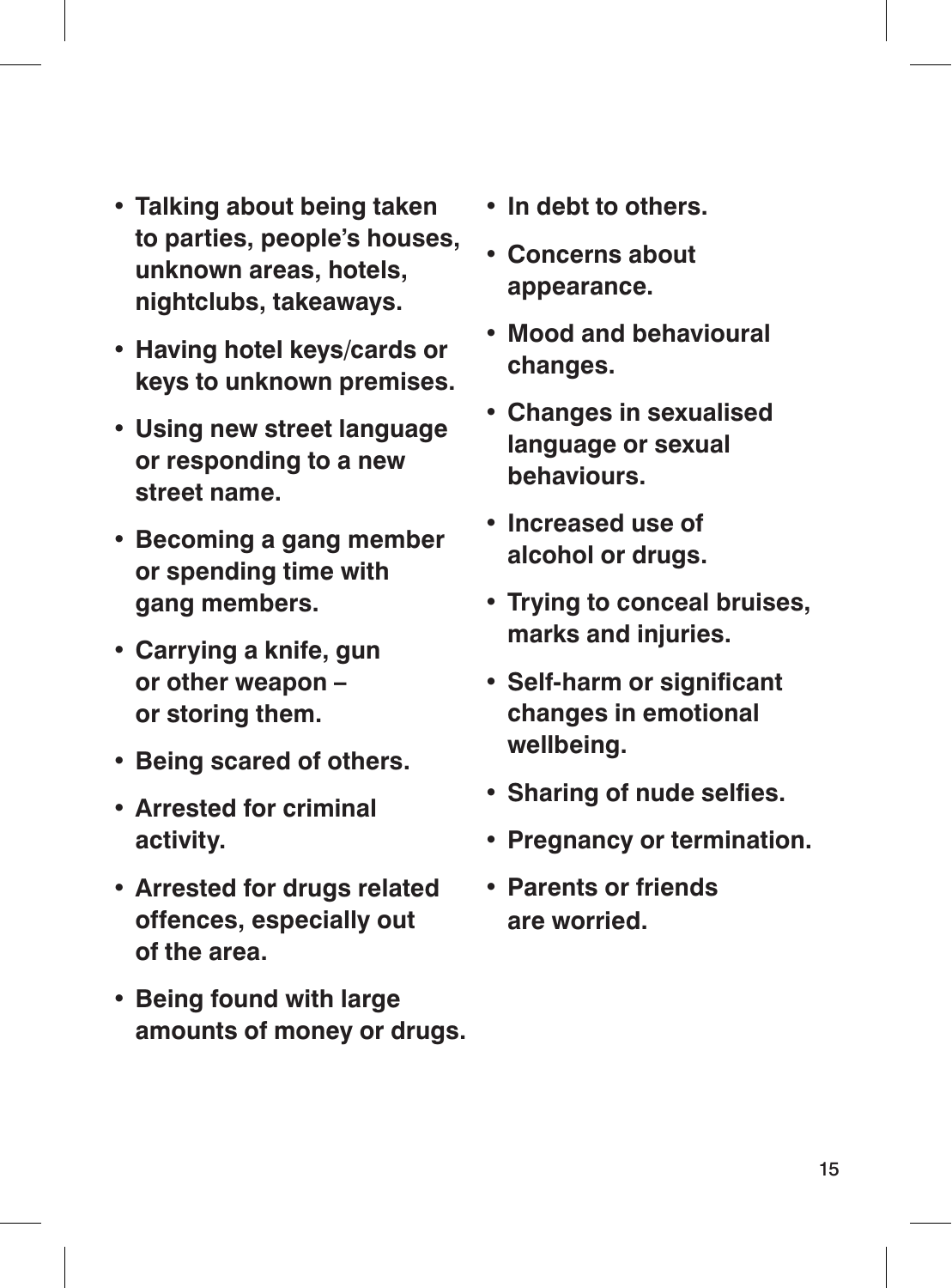## **Recognising unhealthy relationships**

**Sometimes, it's not always easy to recognise when a relationship is unhealthy or harmful. But it's important to try and recognise when you are being asked to do something which may lead to you being harmed or abused.**

**An unhealthy relationship may be a sign that someone is beginning to, or planning to, exploit you.** 

## THEY MAKE YOU FEEL LIKE YOU'RE FRIENDS, BUT YOU'RE NOTHING TO THEM.

Jaden, 15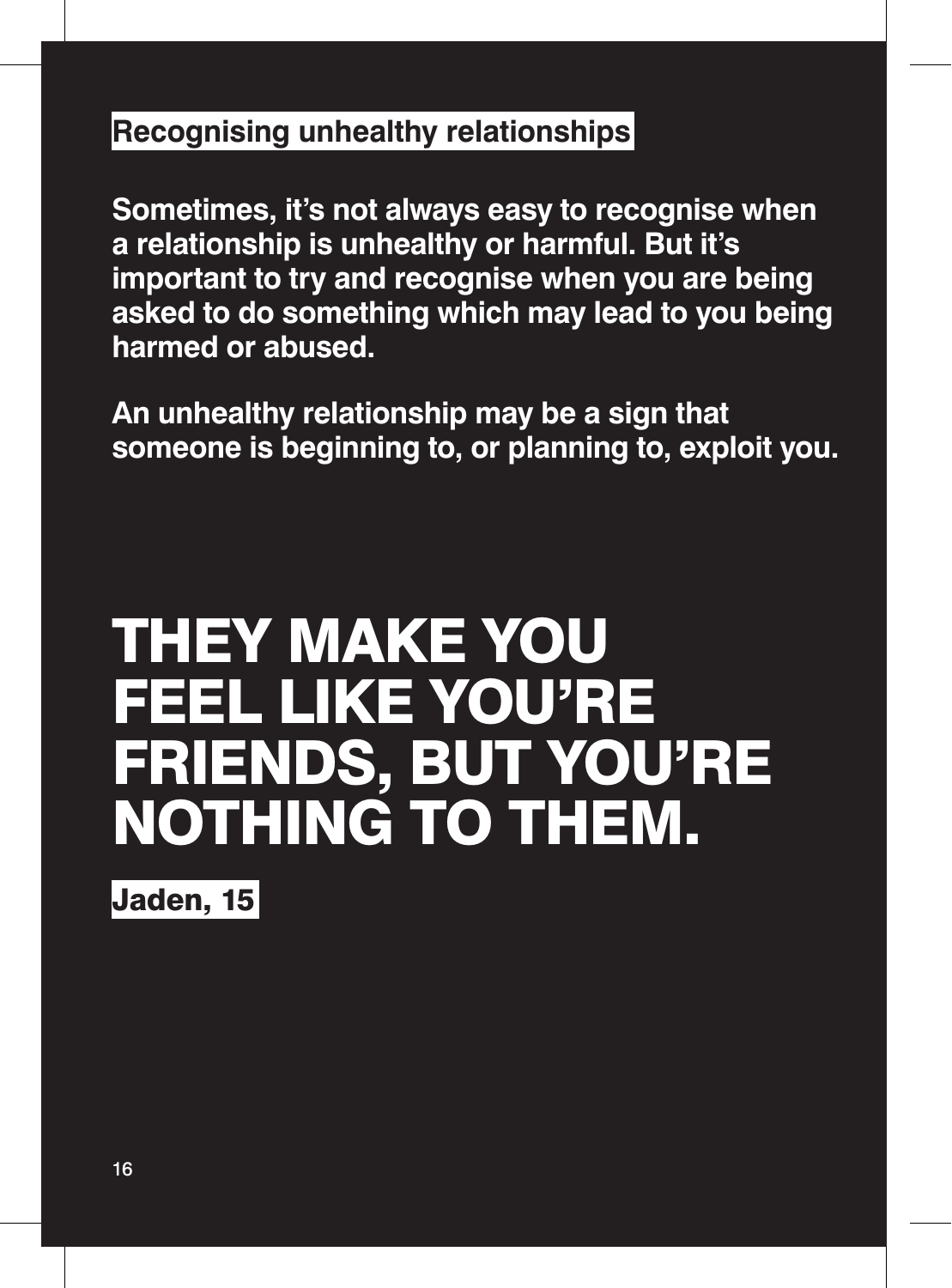## **It's not okay for someone to…**

- **• Threaten to hurt you if you don't do something.**
- **• Ask you to carry (or store) cash, drugs or a weapon for them.**
- **• Offer you money, drugs, or gifts to commit a crime.**
- **• Offer to protect you from others if you agree to commit a crime.**
- **• Give you gifts in return for you doing favours or for somewhere to stay.**
- **• Check your phone and control who you speak to.**
- **• Demand to know where you are all the time.**
- **• Take you out of the area and away from your friends and family.**
- **• Stop you from going to school.**
- **• Get angry when you want to spend time with your friends.**
- **• Stop you from spending time with your friends and family.**
- **• Blackmail you.**
- **• Shout at you, or call you names, to make you feel upset.**
- **• Threaten to end your relationship if you won't have sex or send a nude selfie.**
- **• Show a nude image of you to others.**
- **• Give you alcohol or drugs in return for sexual acts.**
- **• Make you have sex or do sexual favours with other people.**
- **• Threaten to spread rumours about you.**
- **• Tell you how to dress or what make up to wear.**
- **• Talk about going to new places.**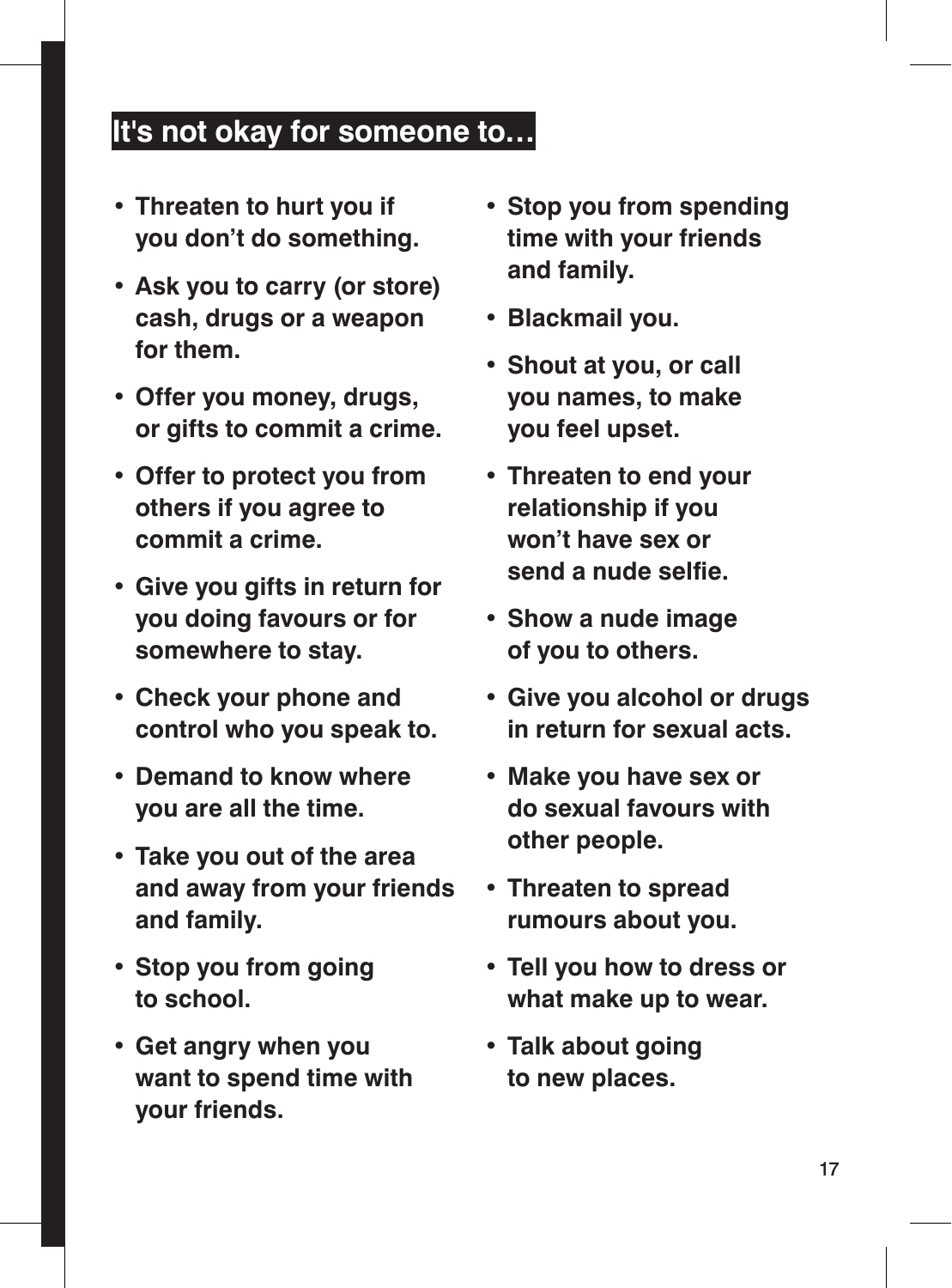## **Who do you call for help?**

**If you need advice and support, there are people you can call…**

## **Childline**

Free, confidential advice anytime, whatever your worry, whenever you need help. **0800 1111 childline.org.uk**

## **NSPCC**

If you're worried about a child, even if you're unsure, contact our professional counsellors for help, advice and support. **0808 800 5000 nspcc.org.uk**

## **Merseyside Police**

You can call on **101**. If it's an emergency ring **999**. **merseyside.police.uk**

DM the police on Twitter or Facebook: **@MerPolCC** Instagram: **@merseysidepolice**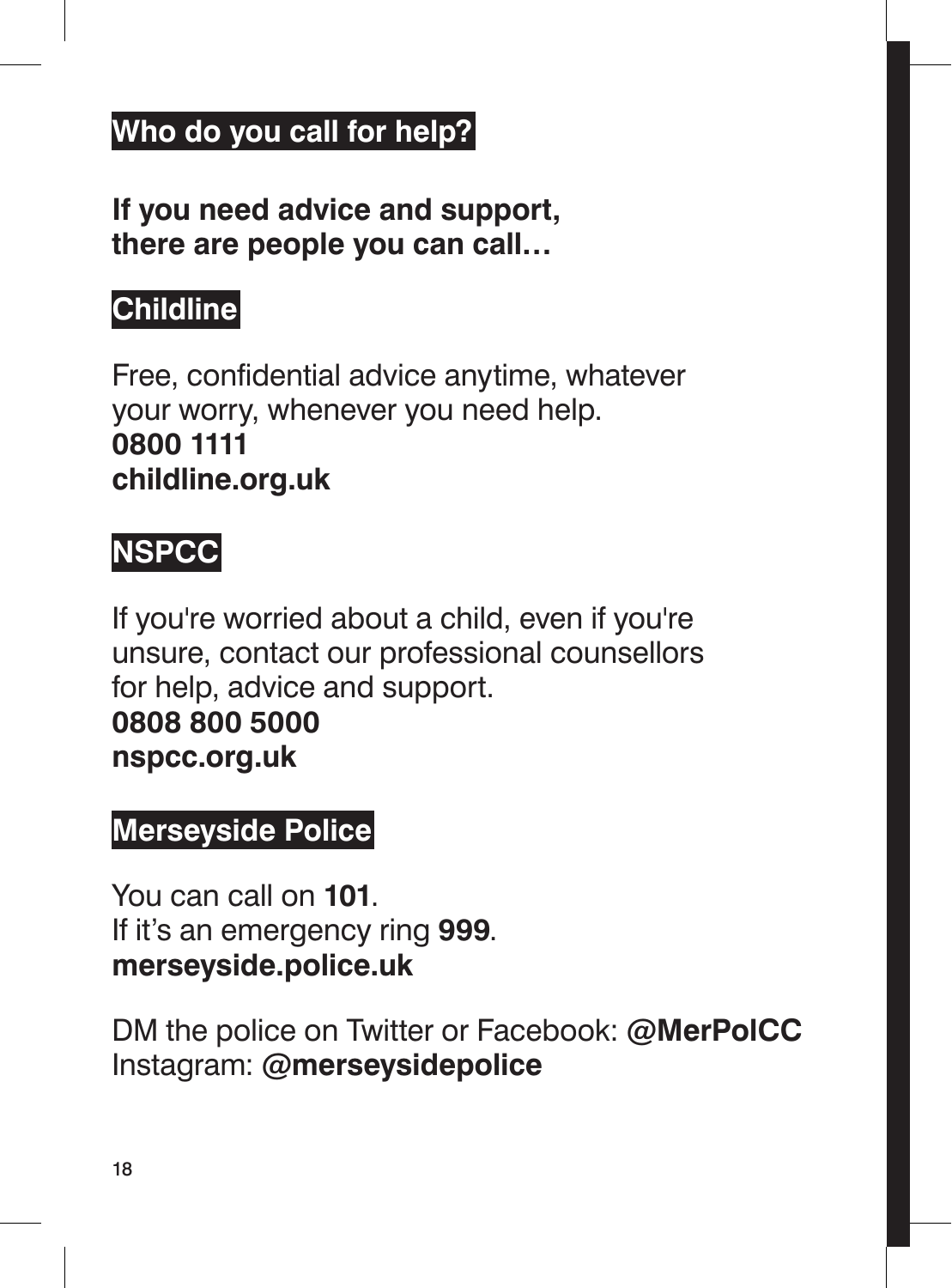## **If you need to report something without anyone knowing you can call…**

## **Crimestoppers**

You can share information over the phone or online without being traced. **0800 555 111 crimestoppers-uk.org**

## **Fearless**

Fearless is a safe place where you can report a crime, and get information: **fearless.org/en** 

Find more help at **safeguardingresourcehub.co.uk**